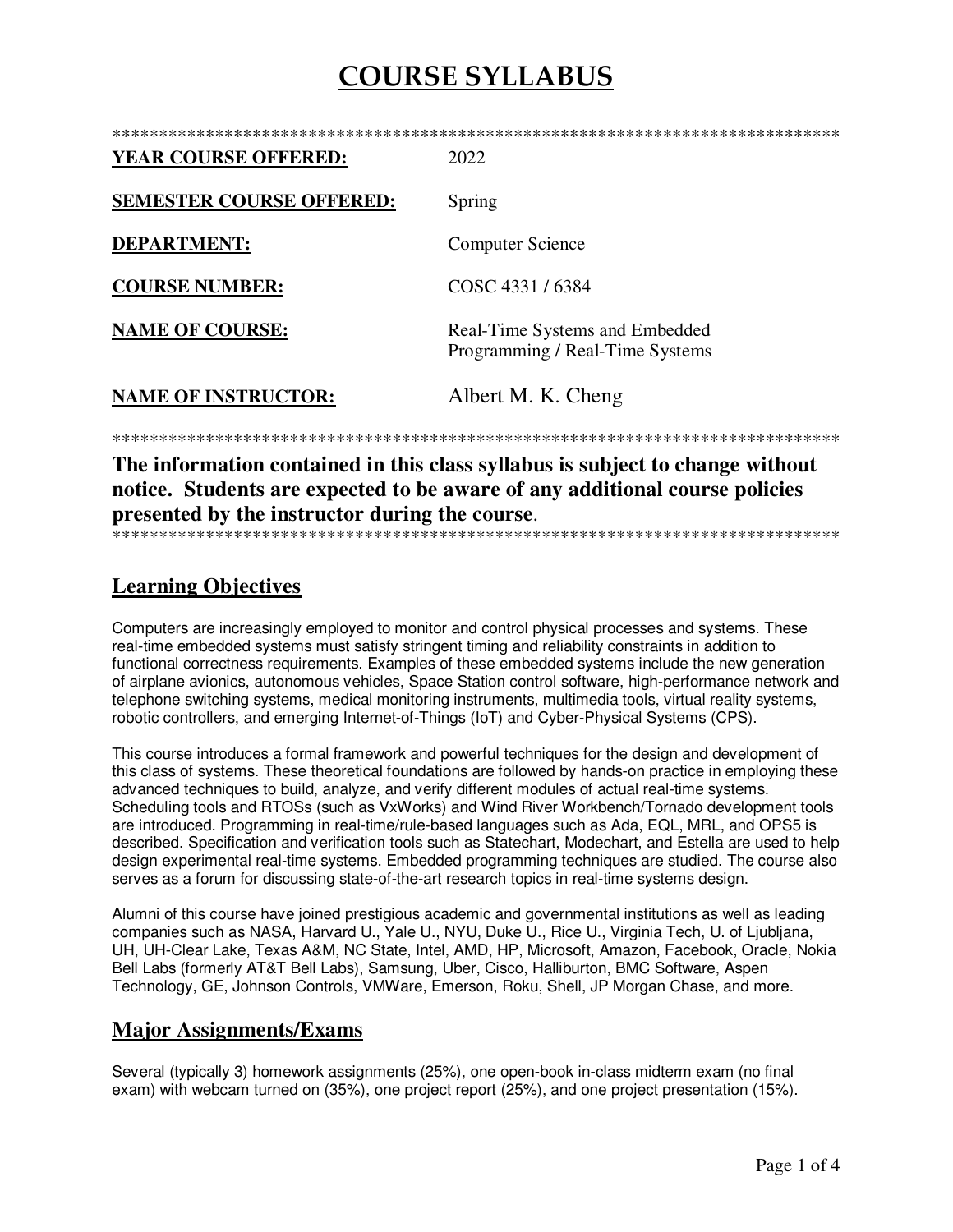## **Required Reading**

Real-Time Systems: Scheduling, Analysis, and Verification by Prof. Albert M. K. Cheng (Publisher: John Wiley & Sons).

### **List of discussion/lecture topics**

Introduction to real-time and embedded systems, Internet-of-Things (IoT) and Cyber-Physical Systems (CPS).

System decomposition and scheduling techniques

In-depth study of Rate-Monotonic Scheduler (RMS), EDF, LLF, and other schedulers

Programming language and operating systems support

Wind River VxWorks RTOS and Workbench/Tornado Development Tools

Formal specification, analysis, and verification techniques

Embedded programming techniques

Real-time rule-based expert systems

Fault detection, fault recovery, and reliability issues

Time-critical distributed systems and communication networks

### **University of Houston – Policies and Guidelines**

#### COVID-19 Information

Students are encouraged to visit the University's COVID-19 website for important information including on-campus testing, vaccines, diagnosis and symptom protocols, campus cleaning and safety practices, report forms, and positive cases on campus. Please check the website throughout the semester for updates.

#### Vaccinations

Data suggests that vaccination remains the best intervention for reliable protection against COVID-19. Students are asked to familiarize themselves with pertinent vaccine information, consult with their health care provider. The University strongly encourages all students, faculty and staff to be vaccinated.

#### Reasonable Academic Adjustments/Auxiliary Aids

The University of Houston complies with Section 504 of the Rehabilitation Act of 1973 and the Americans with Disabilities Act of 1990, pertaining to the provision of reasonable academic adjustments/auxiliary aids for disabled students. In accordance with Section 504 and ADA guidelines, UH strives to provide reasonable academic adjustments/auxiliary aids to students who request and require them. If you believe that you have a disability requiring an academic adjustments/auxiliary aid, please contact the Justin Dart Jr. Student Accessibility Center (formerly the Justin Dart, Jr. Center for Students with DisABILITIES).

#### Excused Absence Policy

Regular class attendance, participation, and engagement in coursework are important contributors to student success. Absences may be excused as provided in the University of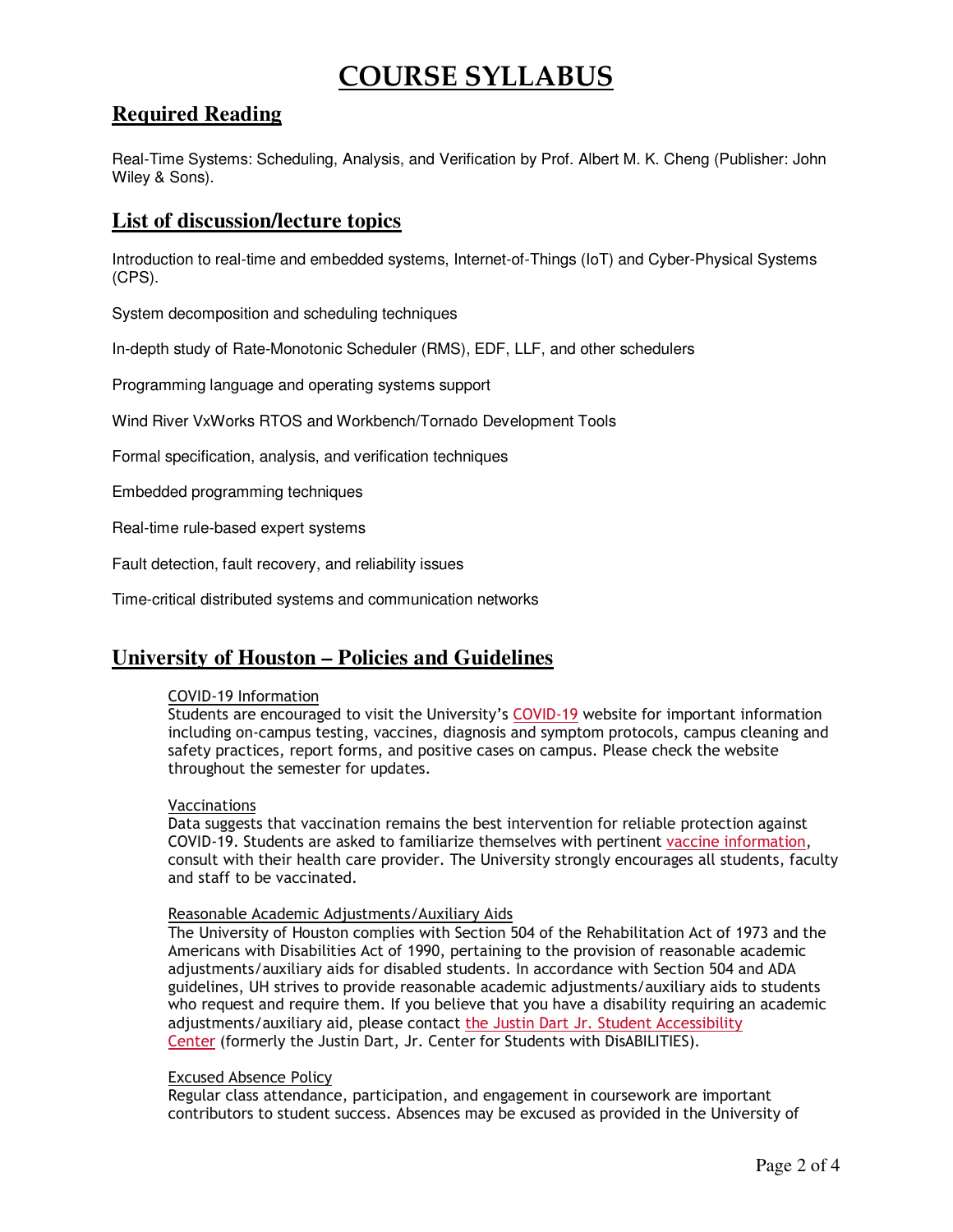Houston Undergraduate Excused Absence Policy and Graduate Excused Absence Policy for reasons including: medical illness of student or close relative, death of a close family member, legal or government proceeding that a student is obligated to attend, recognized professional and educational activities where the student is presenting, and University-sponsored activity or athletic competition. Under these policies, students with excused absences will be provided with an opportunity to make up any quiz, exam or other work that contributes to the course grade or a satisfactory alternative. Please read the full policy for details regarding reasons for excused absences, the approval process, and extended absences. Additional policies address absences related to military service, religious holy days, pregnancy and related conditions, and disability.

#### Recording of Class

Students may not record all or part of class, livestream all or part of class, or make/distribute screen captures, without advanced written consent of the instructor. If you have or think you may have a disability such that you need to record class-related activities, please contact the Justin Dart, Jr. Student Accessibility Center. If you have an accommodation to record classrelated activities, those recordings may not be shared with any other student, whether in this course or not, or with any other person or on any other platform. Classes may be recorded by the instructor. Students may use instructor's recordings for their own studying and notetaking. Instructor's recordings are not authorized to be shared with *anyone* without the prior written approval of the instructor. Failure to comply with requirements regarding recordings will result in a disciplinary referral to the Dean of Students Office and may result in disciplinary action.

#### Syllabus Changes

Due to the changing nature of the COVID-19 pandemic, please note that the instructor may need to make modifications to the course syllabus and may do so at any time. Notice of such changes will be announced as quickly as possible through (*specify how students will be notified of changes*).

#### Resources for Online Learning

The University of Houston is committed to student success, and provides information to optimize the online learning experience through our Power-On website. Please visit this website for a comprehensive set of resources, tools, and tips including: obtaining access to the internet, AccessUH, and Blackboard; requesting a laptop through the Laptop Loaner Program; using your smartphone as a webcam; and downloading Microsoft Office 365 at no cost. For questions or assistance contact UHOnline@uh.edu.

#### UH Email

Please check and use your Cougarnet email for communications related to this course. To access this email, login to your Microsoft 365 account with your Cougarnet credentials.

#### Webcams

Access to a webcam is required for students participating remotely in this course. Webcams must be turned on *during exams to ensure the academic integrity of exam administration*.

#### Honor Code Statement

Students may be asked to sign an honor code statement as part of their submission of any graded work including but not limited to projects, quizzes, and exams: " *I understand and agree to abide by the provisions in the (select: University of Houston Undergraduate Academic Honesty Policy* , *University of Houston Graduate Academic Honesty Policy* ). *I understand that academic honesty is taken very seriously and, in the cases of violations, penalties may include suspension or expulsion from the University of Houston."*